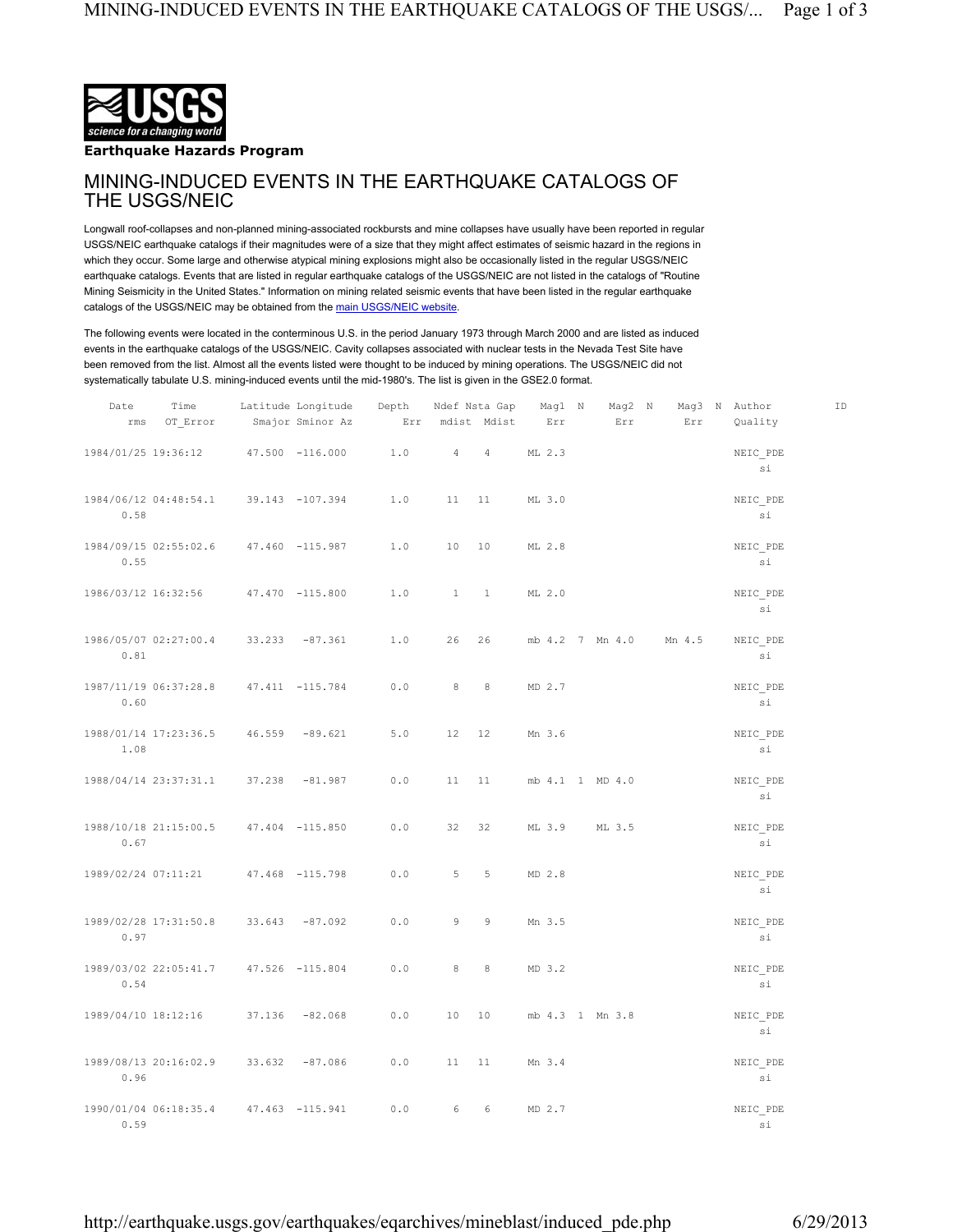| 0.33                | 1990/02/07 11:44:58.7 47.475 -115.980 |                   | 0.0 | 16      | 16               | ML 2.9             |                        | NEIC PDE<br>si |
|---------------------|---------------------------------------|-------------------|-----|---------|------------------|--------------------|------------------------|----------------|
| 0.64                | 1990/11/08 10:02:12.1 36.858 -83.005  |                   | 1.0 | 23      | 23               | MD 2.7             |                        | NEIC PDE<br>si |
| 0.75                | 1990/11/08 10:08:28.2                 | $36.877 - 83.011$ | 1.0 | 25      | 25               | MD 3.2             |                        | NEIC_PDE<br>si |
| 1991/11/05 16:18:49 |                                       | 44.350 -103.750   | 0.0 | 3       | $\mathbf{3}$     | ML 2.5             |                        | NEIC PDE<br>si |
| 1.04                | 1991/12/09 22:48:39.9 47.524 -115.953 |                   | 1.0 | 8       | 8                | ML 2.4             |                        | NEIC_PDE<br>si |
| 0.60                | 1991/12/11 21:37:03.4                 | 47.480 -115.801   | 1.0 | 22      | 22               | ML 3.0             | ML 3.0                 | NEIC PDE<br>si |
|                     | 1993/01/21 09:01:20.4 39.712 -110.622 |                   | 1.0 | 25      | 25               | mb 3.4 1 ML 3.6    |                        | NEIC_PDE<br>si |
|                     | 1993/10/14 21:19:29                   | 47.502 -116.069   | 1.0 | 23      | 23               | ML 2.9             |                        | NEIC PDE<br>si |
| 0.63                | 1994/03/12 10:43:15.7 42.782 -77.876  |                   | 1.0 | 23      | 23               | Mn 3.5             | Mn 3.6                 | NEIC_PDE<br>si |
| 1994/08/17 06:56:49 |                                       | 47.472 -115.778   | 1.0 | 57      | 57               | ML 3.6             | ML 4.1                 | NEIC PDE<br>si |
| 0.93                | 1994/09/26 01:21:45.5 38.931 -107.484 |                   | 1.0 | 15      | 15               | ML 3.1             |                        | NEIC_PDE<br>si |
| 0.53                | 1994/11/02 02:05:44.4                 | 38.901 -107.493   | 1.0 | 12      | 12               | ML 2.8             |                        | NEIC PDE<br>si |
| 0.80                | 1995/01/01 12:43:19.3 38.871 -107.448 |                   | 1.0 | 13      | 13               | ML 3.0             |                        | NEIC_PDE<br>si |
| 0.97                | 1995/02/03 15:26:10.6                 | 41.529 -109.640   | 1.0 | 322 322 |                  | mb 5.3 96 Ms 4.6 4 |                        | NEIC PDE<br>si |
| 0.84                | 1995/03/11 08:15:52.3 36.959 -83.133  |                   | 1.0 | 27      | 27               | mb 3.7 8 Mn 3.8    |                        | NEIC PDE<br>si |
| 0.46                | 1995/03/11 09:50:04.4 36.990 -83.180  |                   |     |         | 1.0 11 11 Mn 3.3 |                    |                        | NEIC PDE<br>si |
| 0.79                | 1995/03/14 22:13:47.7 38.884 -107.482 |                   | 1.0 |         |                  | 14 14 ML 2.9       |                        | NEIC PDE<br>si |
| 0.45                | 1995/05/28 15:28:36.9 33.191 -87.827  |                   | 1.0 |         | 7 7              | Mn 3.4             |                        | NEIC PDE<br>si |
|                     | 1995/06/23 04:38:17.5 47.462 -115.765 |                   | 2.0 | 31      |                  | 31 ML 2.8 ML 2.9   |                        | NEIC PDE<br>si |
| 0.80                | 1995/07/15 01:03:28.3 33.478 -87.665  |                   | 1.0 | 7 7     |                  | Mn 3.3             |                        | NEIC PDE<br>si |
| 1.21                | 1995/10/26 00:37:28.9 37.053 -83.121  |                   | 1.0 |         | 48 48            |                    | mb 3.9 5 Mn 4.0 Mn 4.0 | NEIC PDE<br>si |
|                     | 1996/02/09 02:01:29.2 47.471 -115.841 |                   | 0.0 |         | 42 42            | mb 3.2 1 ML 3.5    |                        | NEIC_PDE<br>si |
|                     | 1996/04/19 08:50:14.0 36.981 -83.018  |                   | 0.0 |         | 26 26            | mb 3.9 6           |                        | NEIC PDE       |

http://earthquake.usgs.gov/earthquakes/eqarchives/mineblast/induced\_pde.php